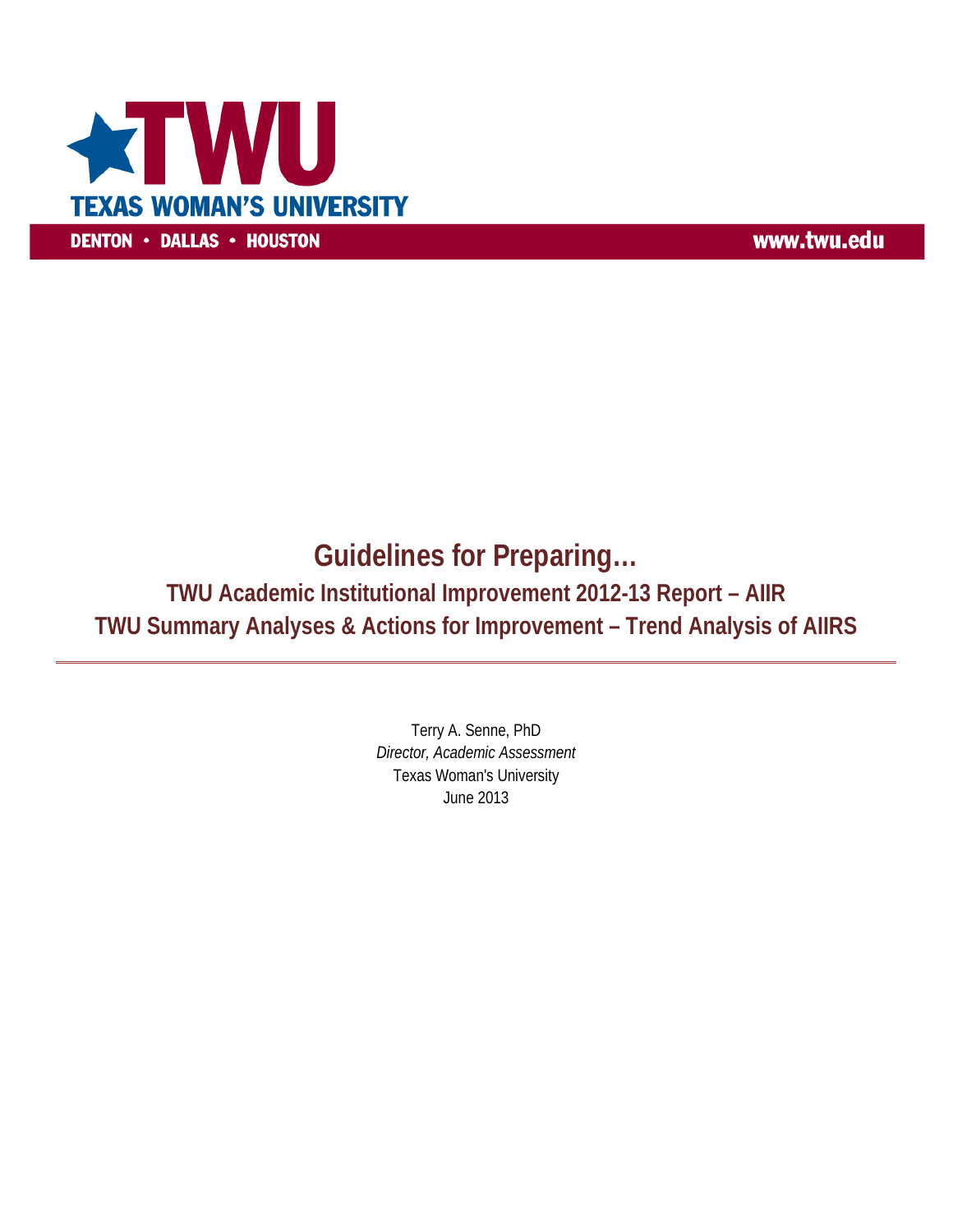## **Table of Contents**

| Introduction                                                 |                                                                               | 3              |
|--------------------------------------------------------------|-------------------------------------------------------------------------------|----------------|
| TWU Academic Institutional Improvement 2012-13 Report - AIIR |                                                                               | 3              |
|                                                              | Heading                                                                       | 3              |
|                                                              | Table 1: SLOs, Assessment Measures, 2012-13 Summary Data, & Target Indicators | 3              |
|                                                              | Table 2: Disaggregated Assessment Category/Sub-Category Data                  | $\overline{4}$ |
|                                                              | Table 3: Analysis & Interpretation of Results                                 | 5              |
|                                                              | Table 4: Next Steps - Actions for Improvement                                 | 5              |
|                                                              | TWU Summary Analyses & Actions for Improvement - Trend Analysis of AllRs      | 6              |
|                                                              | <b>Document Formats</b>                                                       | 6              |
|                                                              | Which version?                                                                | 6              |
|                                                              | Pages/Spreadsheets 1-3                                                        | 6              |
|                                                              | Page/Spreadsheet 4                                                            | 6              |
|                                                              | Page/Spreadsheet 5 - Actions for Improvement Codes                            | $\overline{1}$ |
|                                                              | Final Comments on Continuing the Work in Academic Institutional Improvement   | 7              |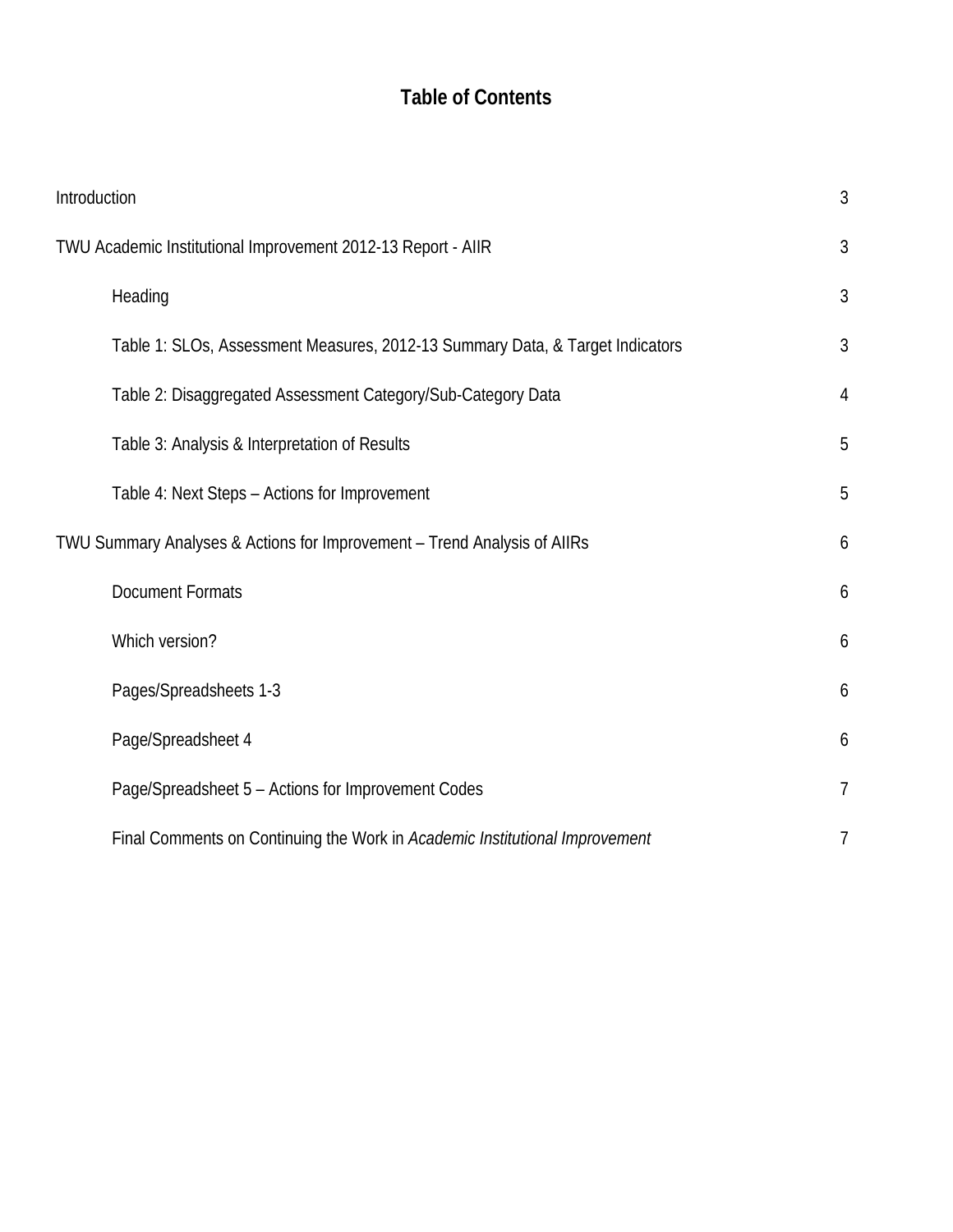#### **Introduction**

*Guidelines for Preparing…* serves to assist directors, chairs, program coordinators and faculty in completing the annual *TWU Academic Institutional Improvement 2012-13 Report (AIIR)* and the *TWU Trend Analysis of AIIRs* (new) that will be submitted in Fall 2013 in fulfillment of the annual student learning outcomes (SLOs) assessment of our academic degree programs for *continuous institutional improvement*.

We look forward to a focus on continuous improvement within our academic degree programs as well as our certificate programs in *Academic Institutional Improvement*. In addition, the Office of Academic Assessment is ready to assist and support directors, chairs, program coordinators and faculty as needed in this process. Please feel free to contact the Office of Academic Assessment at (940) 898-3029 any time to discuss possible options.

#### **TWU Academic Institutional Improvement 2012-13 Report - AIIR**

#### **Heading**

Most of the required information in the heading is self-explanatory. Be sure to highlight those campuses on which the degree program is offered. Additionally, if the degree program is an online degree, highlight the corresponding type. Use the key below to select the type that best describes the degree program.

#### **Distance Education/Online Degree Types:**

- **Fully** This is a graduate-level program that can be earned 100% online.
- **Hybrid**  This is a graduate-level program that is delivered predominately online, with some on-campus courses.
- **Completion (Fully)** This is an Undergraduate Completion Degree, and all of the junior and senior-level courses can be taken online.
- **Completion (Hybrid)** This is an Undergraduate Completion Degree, and the majority of the junior and senior-level courses can be taken online, with some on-campus courses.

#### **Table 1: SLOs, Assessment Measures, 2012-13 Summary Data, & Target Indicators**

The purpose of Table 1 is to identify program SLOs, assessment measures, summary data, and target indicators for the 2012-13 reporting period. Except for summary data, all other information can be located in the degree program AIIAP.

*Student Learning Outcomes.* In column 1 (on the left), list all degree program SLOs (one SLO per cell). You can copy the program SLOs from your current AIIAP (assessment plan) document. If you have more than 3 program SLOs, just copy corresponding row(s) from the table to allow for the reporting of additional SLOs. All SLOs are to be included even though program faculty may only have assessed one SLO during 2012-13.

*Assessment Measures.* The name of the assessment measure for each SLO is to be identified in the corresponding row of column 2. No further description is needed. This information is available in your current AIIAP. The AIIAP requires a minimum of two assessment measures per SLO; one of which must be a direct assessment measure. *Minimally*, list all assessment measures for each program SLO assessed in 2012-13. Alternatively, program faculty can choose to list assessment measures for each SLO, if desired.

*2012-13 Summary Data.* Two items will be reported in column 3. First, indicate the number of students assessed on the particular assessment measure during the 2012-13 reporting period. Second, enter *the percentage of students assessed that achieved the set criterion for success* during that same reporting period. The *criterion for success* is defined as the designated score used for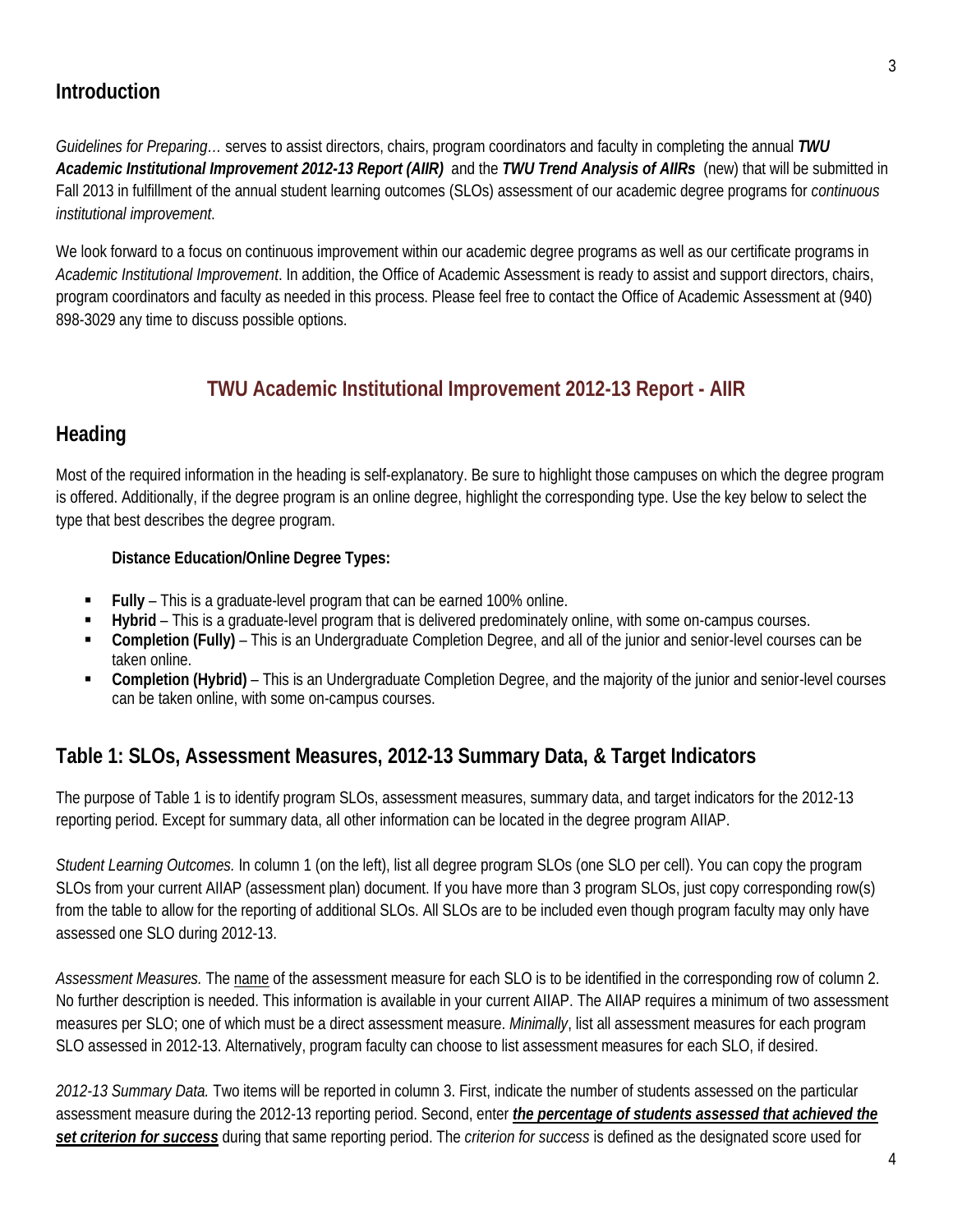determining the *minimum* acceptable level of individual student performance on the SLO. Later in this report, program faculty will compare the summary data with the *realistic program goal* target as part of their analysis and interpretation of the data.

*Target Indicators.* Target indicators are developed and used by program faculty to determine the level to which students have achieved the SLOs. Sometimes these indicators are referred to as "benchmarks", which serve as targets for program faculty to determine the success of their students and program as it relates to performance on the SLOs. The criterion for success is defined as the acceptable level of *individual student* performance on the selected assessment measure. The realistic program goal represents the *percentage of students* program faculty members expect to attain the set criterion for success. The stretch program goal focuses on continuous improvement by "raising the bar" higher than the set realistic program goal. It indicates *the desired, yet potentially attainable* percentage of students that may achieve the set criterion for success.

For the last 3 columns of Table 1, insert the criterion for success, realistic program goal, and stretch program goals that were previously designated in the program AIIAP (assessment plan). These indicators will be used subsequently within the report as part of the analysis and interpretation component.

#### **Table 2: Disaggregated Assessment Category/Sub-Category Data**

Table 2 provides program faculty with additional data reporting capabilities for assessment measures that are scored on the various individual components/domains/elements assessed, in addition to providing a designated overall score. Categorical data provide program faculty with more specific data on how the students performed in each category/element that was individually assessed. "Drilling down" to this level of analysis provides additional insight that can be used to target appropriate changes that need to be made to improve student learning.

Table 2 will be completed, when appropriate, to report additional category/sub-category data for applicable assessments found in Table 1. Table 2 only applies to program assessments in which category/sub-category data are available to report. If no category/subcategory data are available to report, leave Table 2 blank and proceed to Table 3.

SLO/Assessment (column 1) delineates the program SLO and designated assessment measure as found in Table 1. For example "1.2" represents program SLO 1, Assessment Measure 2, etc.

In column 2, Assessment Categories/Sub-Categories, list the name of each component/domain/element that was individually assessed. For example, if 4 domains were individually assessed for SLO/Assessment 1.1, then Items A through D will be completed for that assessment measure. Also, insert an abbreviated name for the assessment measure in the shaded area above the assessment categories for each assessment.

Column 3, 2012-13 Categorical Data, represents the percentage of students assessed that *achieved* the set criterion for success for that particular component/domain/element. Program faculty will enter this percentage for each corresponding component.

In column 4, Realistic Program Goal/Target, insert the previously determined *Realistic Program Goal/Target* (copy and paste from Table 1) for each respective assessment measure.

An example from the BA Dance program is provided (without data) for clarification of Table 2 on the next page.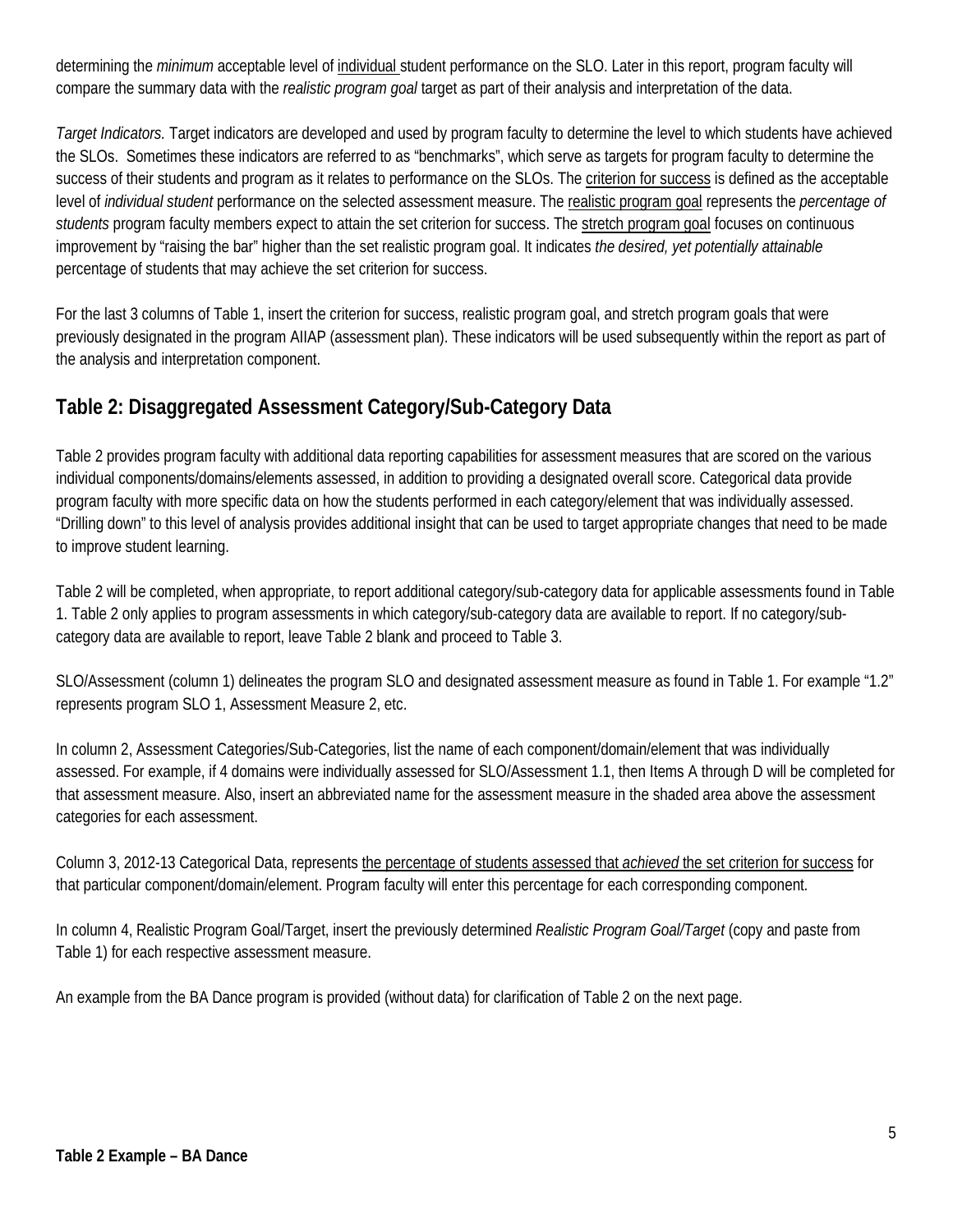| SLO/Assessment | <b>Assessment Categories/Sub-Categories</b>                   | 2012-2013<br><b>Categorical Data</b> | <b>Realist Program</b><br>Goal/Target<br>[if applicable]                   |  |  |
|----------------|---------------------------------------------------------------|--------------------------------------|----------------------------------------------------------------------------|--|--|
|                | SLO 3/Assessment 1 - DNCE 4133 Professional Marketing Website |                                      |                                                                            |  |  |
|                | <b>Purpose/Artistic Vision</b><br>А.                          |                                      | 85% Proficient (3)<br>and above<br>[5 levels, with 5<br>being the highest] |  |  |
|                | Development of Ideas<br><b>B.</b>                             |                                      |                                                                            |  |  |
| 3.1            | Coherence                                                     |                                      |                                                                            |  |  |
|                | Delivery<br>D.                                                |                                      |                                                                            |  |  |
|                | E.                                                            |                                      |                                                                            |  |  |
|                |                                                               |                                      |                                                                            |  |  |
|                | SLO 3/Assessment 2 - DNCE 4243 Educational Packet             |                                      |                                                                            |  |  |
|                | Purpose/Artistic Vision<br>А.                                 |                                      | 85% Proficient (3)<br>and above<br>[5 levels, with 5<br>being the highest] |  |  |
|                | Development of Ideas<br>В.                                    |                                      |                                                                            |  |  |
| 3.2            | Coherence                                                     |                                      |                                                                            |  |  |
|                | Delivery<br>D.                                                |                                      |                                                                            |  |  |
|                | Ε.                                                            |                                      |                                                                            |  |  |
|                | F.                                                            |                                      |                                                                            |  |  |

#### **Table 3: Analysis & Interpretation of Results**

Table 3 provides the detailed analysis and interpretation of results (student performance data) for each program SLO assessed during 2012-13. In column 1, copy and paste the SLOs assessed in 2012-13, and insert them into the appropriate cell of column 1 of the table. Be sure to copy the SLO into the correct SLO cell (based on SLO *number*). The program SLOs numbers should remain consistent in the *AIIAP* (assessment plan), *AIIR*, and *Trend Analysis of AIIRs* documents. Leave cells blank in column 1 for any SLOs not assessed during this reporting period. Likewise, only provide the analysis and interpretation for SLOs assessed during 2012-13 in column 2. For each program SLO assessed, consider the student performance data and any trends that may be evident (if appropriate) based on previous annual reports and *Trend Analysis of AIIRs* document as the analysis and interpretation of the results are conducted.

#### **Table 4: Next Steps – Actions for Improvement**

Table 4, Next Steps – Actions for Improvement, is the last table in the AIIR template. In column 1, copy the corresponding SLOs that were assessed during 2012-13. Based on the analysis and interpretation of results (Table 3), describe in detail one targeted action that will be implemented *to improve student learning* for each SLO assessed during this reporting period in the corresponding cell in column 2 (Actions for Improvement). Finally, several actions for improvement categories are presented at the bottom of page 5 of the AIIR. Select an "improvement code" that best represents the type of action that will be taken, and enter it into the corresponding cell in column 3.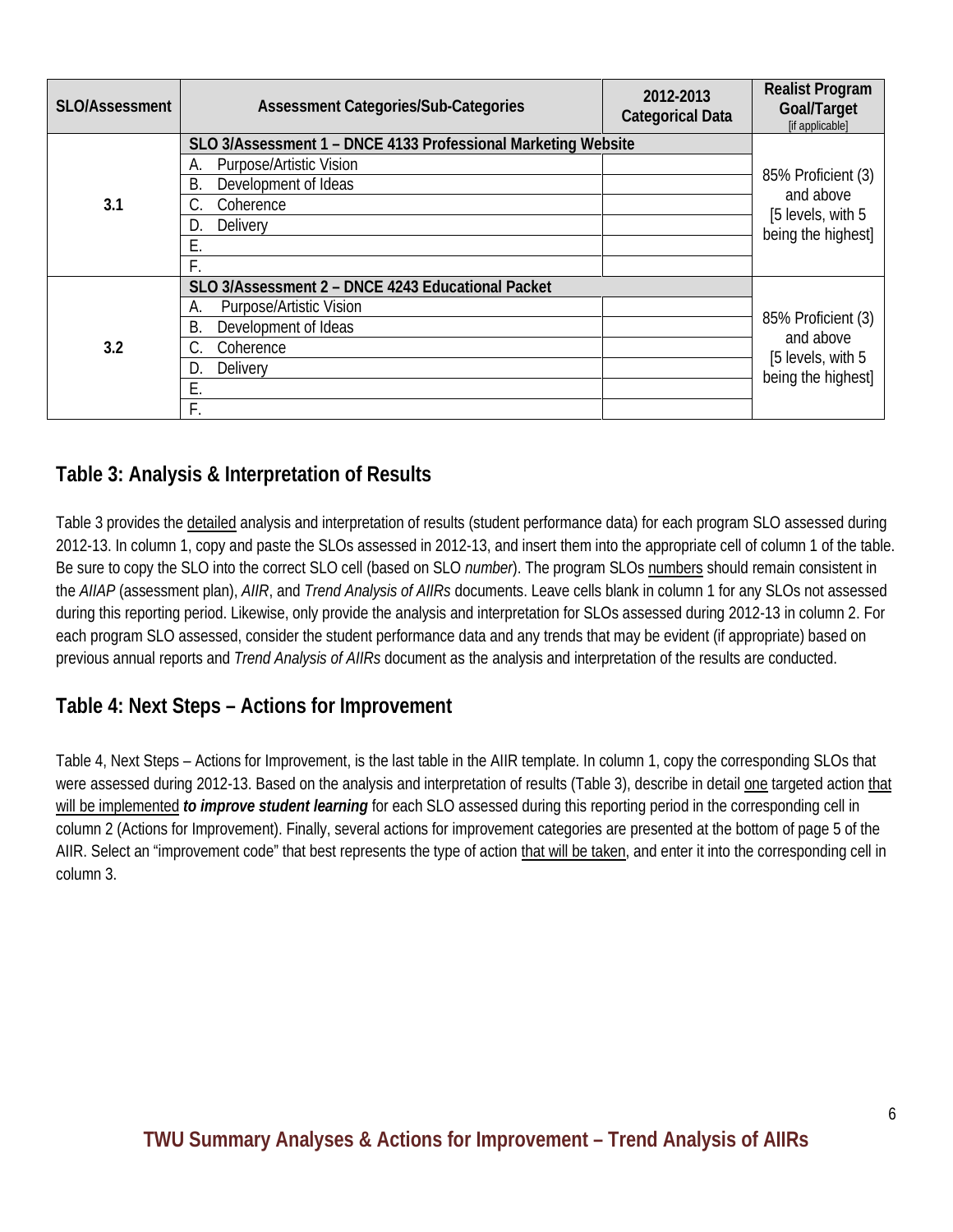The *TWU Summary Analyses & Actions for Improvement – Trend Analysis of AIIRs* document was recently created to capture degree program SLOs performance data and subsequent "actions for improvement" implemented over time (trend analysis). It will be updated annually when AIIRs are submitted in the fall. The *Trend Analysis of* AIIRs document will provide Academic Assessment with programmatic evidence of student learning improvement over time for TWU academic degree programs. It may also be valuable for disciplinary accreditation purposes and periodic program reviews. Finally, the trend analysis will provide excellent documentation for future SACS-COC accreditation reports.

#### **Document Formats**

Department chairs, directors, and/or program coordinators will choose the format that will be used to report the degree program trend analysis. Two document formats are available: *Word* or *Excel*. If the Excel format is selected, the ability to create dashboards on SLO performance data (trends analysis) will be available.

#### **Which version?**

Two versions of the *Trend Analysis of AIIRs* are available. *Version 1* captures AIIRs data from 2008-09 to 2018-19. *Version 2* captures AIIRs data from 2011-12 or 2012-13 to 2019-20. Department chairs, directors, and/or program coordinators may choose which version of the document they will complete.

#### **Pages/Spreadsheets 1-3**

The first three pages of the Word document and first three spreadsheets of the Excel document are similar in terms of the required information to be provided and are described below:

- *Student Learning Outcomes:* Insert each program SLO statement in the corresponding cell.
- *Assessment Measures & Realistic Target Goals:* The assessment measures for each SLO are designated as A1 (Assessment Measure 1) and A2 (Assessment Measure 2), respectfully. Provide an abbreviated name for each assessment measure, and also indicate the corresponding Realistic Program Goal Target in the designated cell space.
- *Data:* Data to be provided for each SLO are the *percentage of students* assessed that *achieved* the set criterion for success for the particular reporting period.
- *Actions for Improvement:* Briefly outline any actions for improvement that were (from former IE or AII Reports) or will be (current AIIR) implemented based on the previous year(s) of data in the corresponding cell. Next, provide the Actions for Improvement Code (AFI Code) that best reflects the type of action taken. Descriptions of the AFI Codes can be found on page 5 of the Word document and sheet 5 of the Excel document.

#### **Page/Spreadsheet 4**

If you completing the Word document, copy the program SLOs to the corresponding cells on page 4 of the document. Next, insert the data previously reported on pages 1-3 into the appropriate cells.

If you are completing the Excel document, spreadsheet 4 will automatically generate the appropriate data as the data are entered into spreadsheets 1-3; however, you will need to copy the program SLOs over to this page/spreadsheet.

#### **Page/Spreadsheet 5 – Actions for Improvement Codes**

This page is used to categorize actions that were or will be implemented for improvement in student learning on program SLOs as presented on pages/spreadsheets 1-3 of the document.